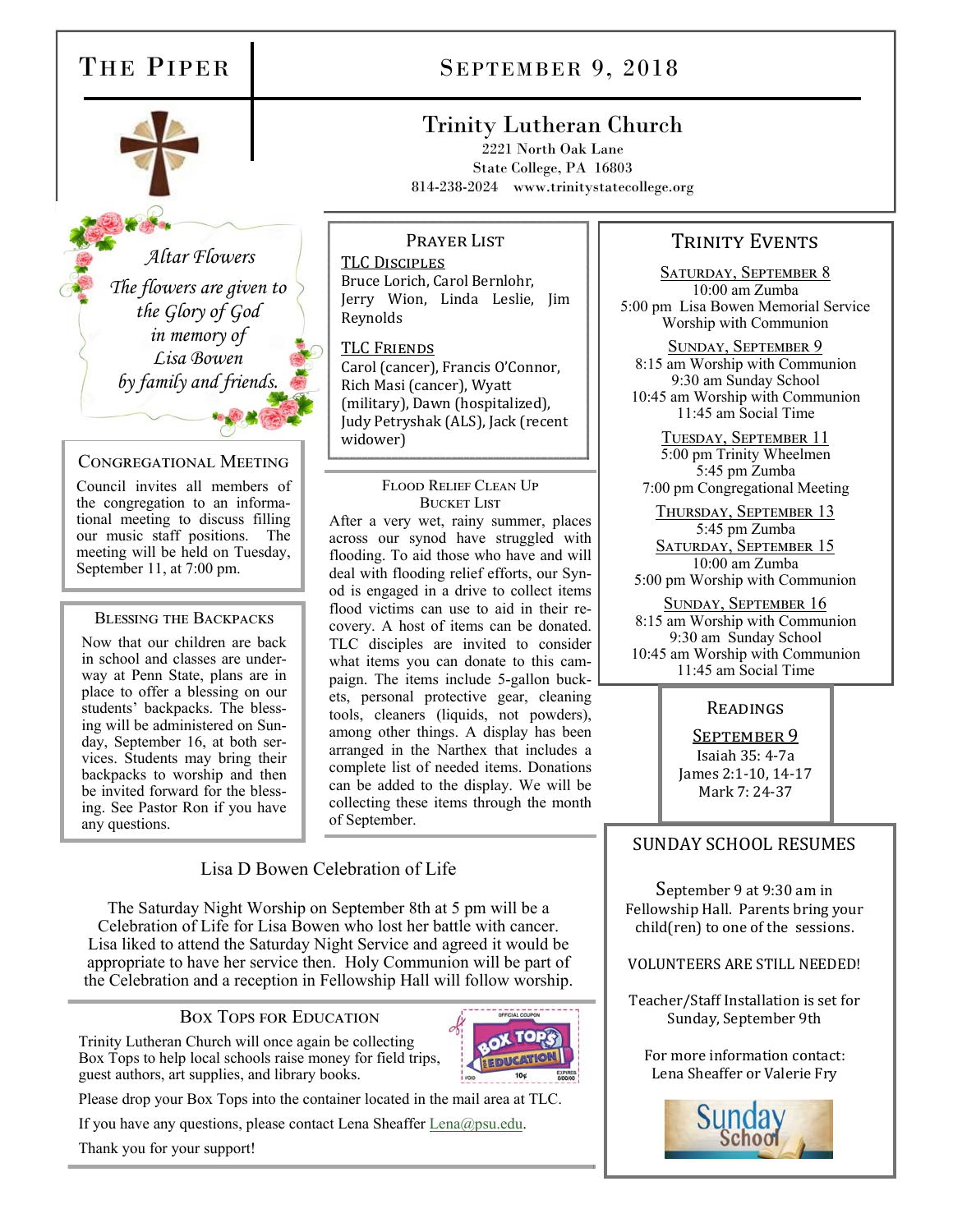

Did you know that, John Bunyan's *Pilgrim's Progress* is the second most read book in the world? It has influenced Ben Franklin, George Washington, Abraham Lincoln, and countless other Americans. , Lincoln was so deeply moved with its fastpaced message of hope and salvation that he was unable to finish his supper one night, powerless even to fall asleep. Discover why this has been so inspiring as we continue our study in the Adult Bible Class this Fall. Come for spiritual enlightenment, discussion and fellowship (coffee, donuts included). No commitment required.

# Volunteers Needed:

Bridge of Hope, a church-based approach to ending family homelessness, is looking for congregations to form Neighboring Volunteer groups. We would need 6 to10 individuals to start a group at Trinity.

Each volunteer group is matched with one participant. Neighboring Volunteers give support, encourage, and build relationships with the homeless moms. Participation in the monthly Bridge of Hope nights is expected. Helping with child-care, transportation, household furnishings and/or meals might also be included.

We would work as a team to be good neighbors to a mom and her family. If you are interested in joining a Neighboring Volunteer group here at Trinity or just want some additional information, contact Lorene Stitzer @ lorenestitzer@yahoo.com or Karen Aubuchon @ aubu55@gmail.com

If you would like to support this effort but are not ready to commit to the Neighboring Volunteer group, Bridge of Hope is also looking for individuals to provide desserts for their monthly family meetings.

### STUDY OF ST. LUKE

This study will begin on Monday, September 24, 7 pm in the Faith Room. Participants are encouraged to bring a copy of their favorite Bible and any questions about the Gospel of St. Luke. Pastor Ron will be leading the class. Feel free to speak with him about any questions or concerns you might have regarding this study.

#### NEW SHED ROOF

Many thanks to the ad hoc crew that replaced the roof on our outdoor storage shed. The shed has served us well but has been showing signs of wear. Repairing the roof was a necessary step in upgrading the structure. Special thanks to Scott Sheaffer and Jay Aubuchon for their leadership in maintain our property and facilities.